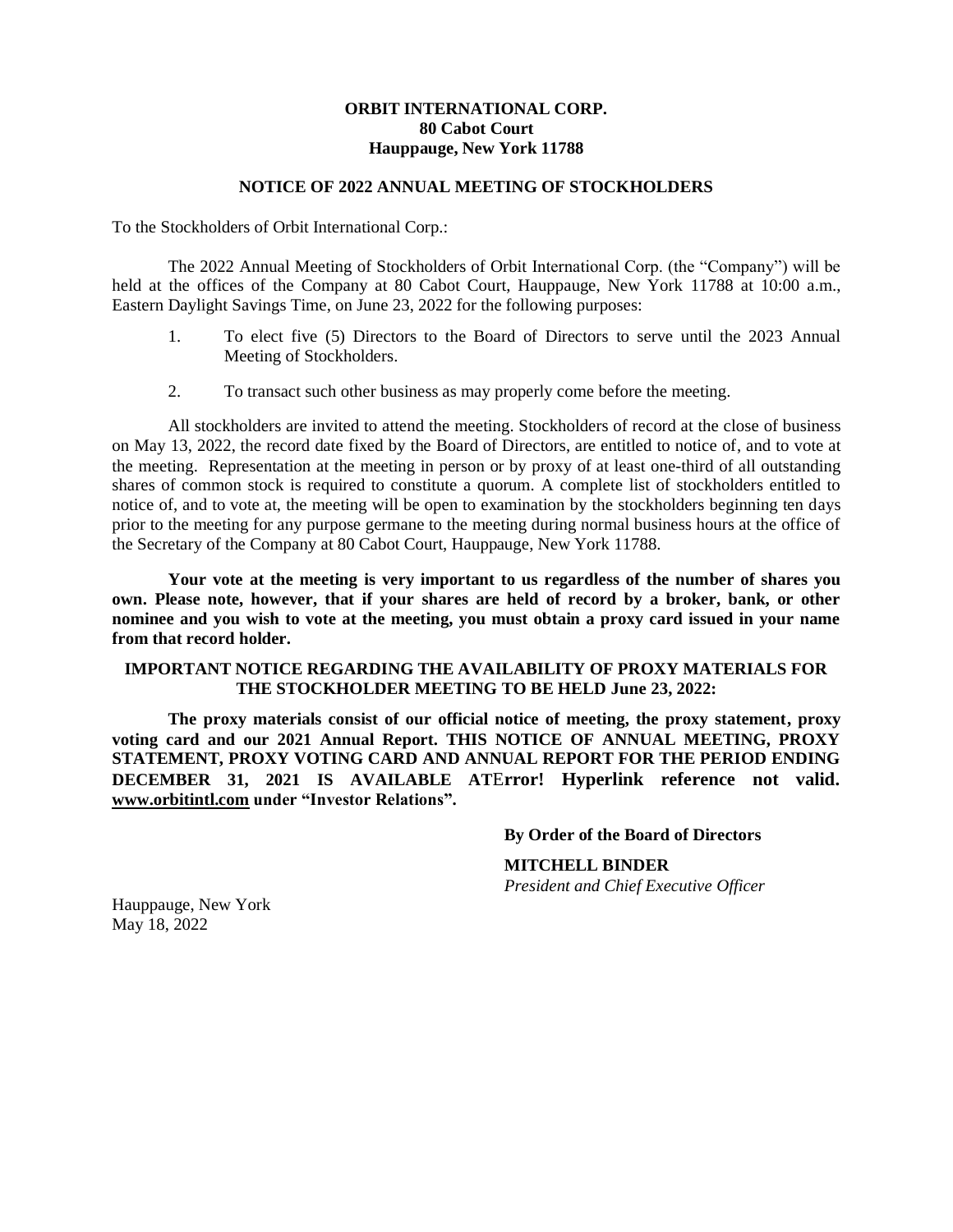# **ORBIT INTERNATIONAL CORP. 80 Cabot Court Hauppauge, New York 11788 (631) 435-8300**

### **PROXY STATEMENT \_\_\_\_\_\_\_\_\_\_\_\_\_\_\_\_\_\_\_\_\_\_**

**\_\_\_\_\_\_\_\_\_\_\_\_\_\_\_\_\_\_\_\_\_\_**

The accompanying proxy is solicited by the Board of Directors of Orbit International Corp. (the "Company") for use at the Annual Meeting of Stockholders (the "Annual Meeting") to be held at 10:00 a.m., Eastern Daylight Savings Time, on June 23, 2022, at the offices of the Company at 80 Cabot Court, Hauppauge, New York 11788, and any adjournment thereof.

The Company is furnishing proxy materials exclusively over the internet. We are mailing to our shareholders of record a notice that the proxy materials are available at [www.orbitintl.com.](http://www.orbitintl.com/) The notice provides instructions on accessing the proxy materials and submitting your proxy vote.

#### **VOTING SECURITIES; PROXIES**

The Company will bear the cost of solicitation of proxies. In addition to the solicitation of proxies through electronic means, certain officers and employees of the Company, without additional remuneration, may also solicit proxies personally by telephone and electronically.

One-third of the outstanding shares of the Company's common stock, par value \$0.10 per share (the "Common Stock"), present in person or represented by proxy, shall constitute a quorum at the Annual Meeting. The approval of a plurality of the outstanding shares of Common Stock present in person or represented by proxy at the Annual Meeting is required for election of the nominees as directors.

The form of proxy solicited by the Board of Directors affords stockholders the ability to specify a choice among approval of, disapproval of, or abstention with respect to each matter to be acted upon at the Annual Meeting. Shares of Common Stock represented by the proxy will be voted, except as to matters with respect to which authority to vote is specifically withheld. Where the solicited stockholder indicates a choice on the form of proxy with respect to any matter to be acted upon, the shares will be voted as specified. Abstentions in connection with the vote for the election of directors will not affect the outcome of that vote, while abstentions on the other matters to be voted upon will have the same effect as a vote "against" such proposal. Broker non-votes, if any, will not affect the outcome of any of the matters to be voted upon at the Annual Meeting. A "broker non-vote" occurs when a beneficial owner of shares held in "street name" does not give instructions to the broker or nominee holding the shares as to how to vote on matters deemed "non-routine". Generally, if shares are held in street name, the beneficial owner of the shares is entitled to give voting instructions to the broker or nominee holding the shares. If the beneficial owner does not provide voting instructions, the broker or nominee can still vote the shares with respect to matters that are considered to be "routine," but not with respect to "non-routine" matters. "Non-routine" matters are matters that may substantially affect the rights or privileges of stockholders, such as mergers, stockholder proposals, election of directors (even if not consented) and matters that relate to executive compensation.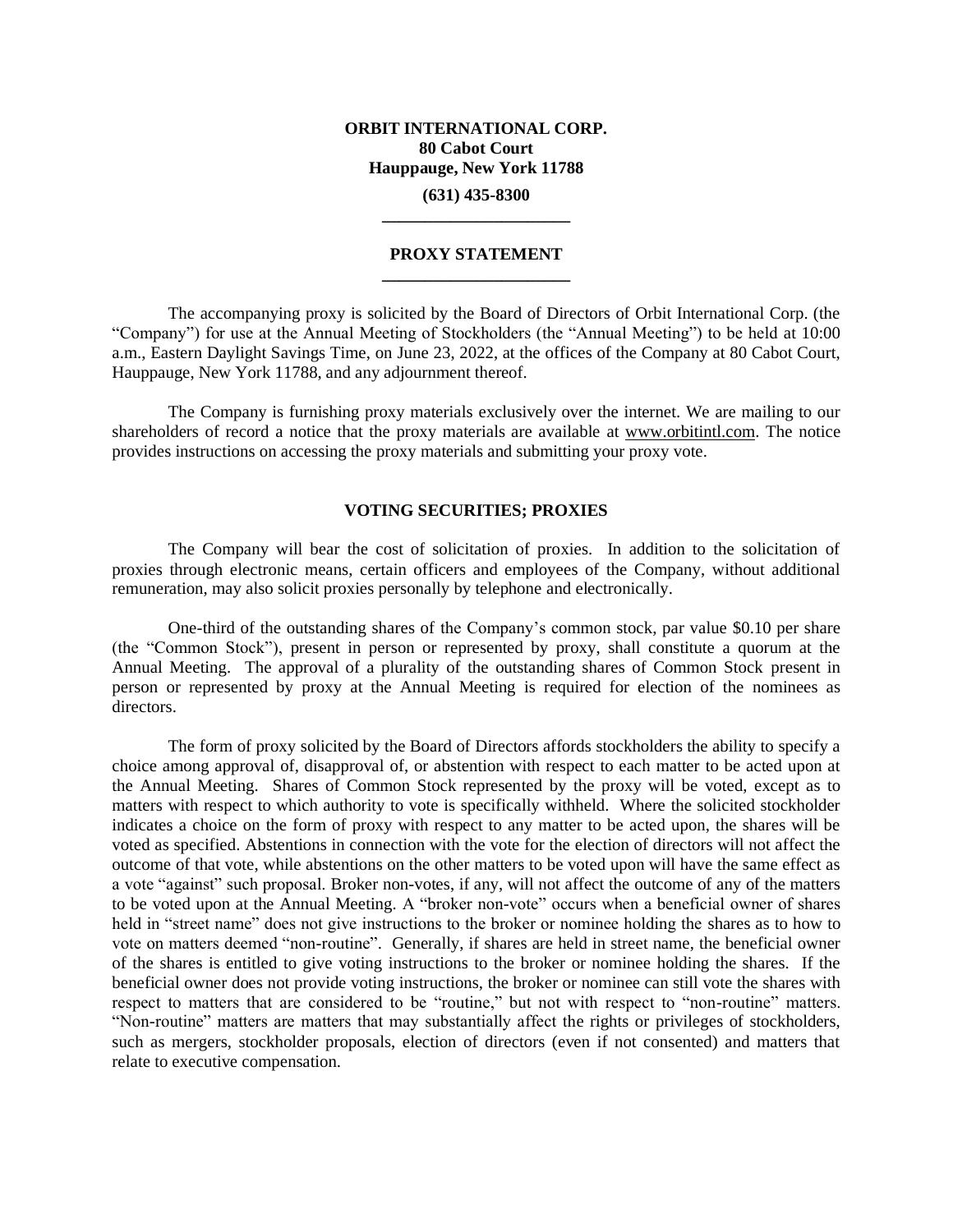As the stockholder of record, you have the right to vote in person at the meeting. If your shares are held in a brokerage account or by another nominee, you are considered the beneficial owner of shares held in street name. As the beneficial owner, you are also invited to attend the Annual Meeting. Since you are a beneficial owner and not the stockholder of record, you may not vote these shares in person at the meeting unless you obtain a "legal proxy" from the broker, trustee or nominee that holds your shares in its name, giving you the right to vote the shares at the meeting.

At the close of business on May 13, 2022, there were 3,449,522 shares of Common Stock outstanding and eligible for voting at the Annual Meeting. Each stockholder of record is entitled to one vote for each share of Common Stock held on all matters that come before the Annual Meeting. Only stockholders of record at the close of business on May 13, 2022, are entitled to notice of and to vote at the Annual Meeting.

## **Revocability of Proxy**

A stockholder who has given a proxy may revoke it at any time prior to its exercise by giving written notice of such revocation to the Secretary of the Company, by executing and delivering to the Company a later dated proxy reflecting contrary instructions, or by appearing at the Annual Meeting and taking appropriate steps to vote in person.

## **No Dissenter's Rights**

Under Delaware law, stockholders are not entitled to dissenter's rights of appraisal with respect to any of the matters to be voted upon at the Annual Meeting.

# **PROPOSAL 1**

# **ELECTION OF DIRECTORS**

The bylaws of the Company provide that each director serves from the date of election until the next annual meeting of stockholders and until his successor is duly elected and qualified. The specific number of directors is set by a resolution adopted by a majority of the entire Board of Directors. The number of directors is currently fixed at five. The Company has nominated five persons for election to the Board of Directors:

- Mitchell Binder
- Wayne Cadwallader
- William Collins
- David Goldman
- Bernard Karcinell

Proxies cannot be voted for a greater number of persons than the number of nominees named.

The persons named in the accompanying proxy card intend to vote for the election of the nominees listed herein as directors unless the stockholder indicates to the contrary on the proxy card. Each nominee has consented to serve if elected. The Board of Directors has no reason to believe that any nominee will not serve if elected, but if any of them should become unavailable to serve as a director and if the Board of Directors designates a substitute nominee or nominees, the persons named as proxies will vote for the substitute nominee or nominees designated by the Board of Directors.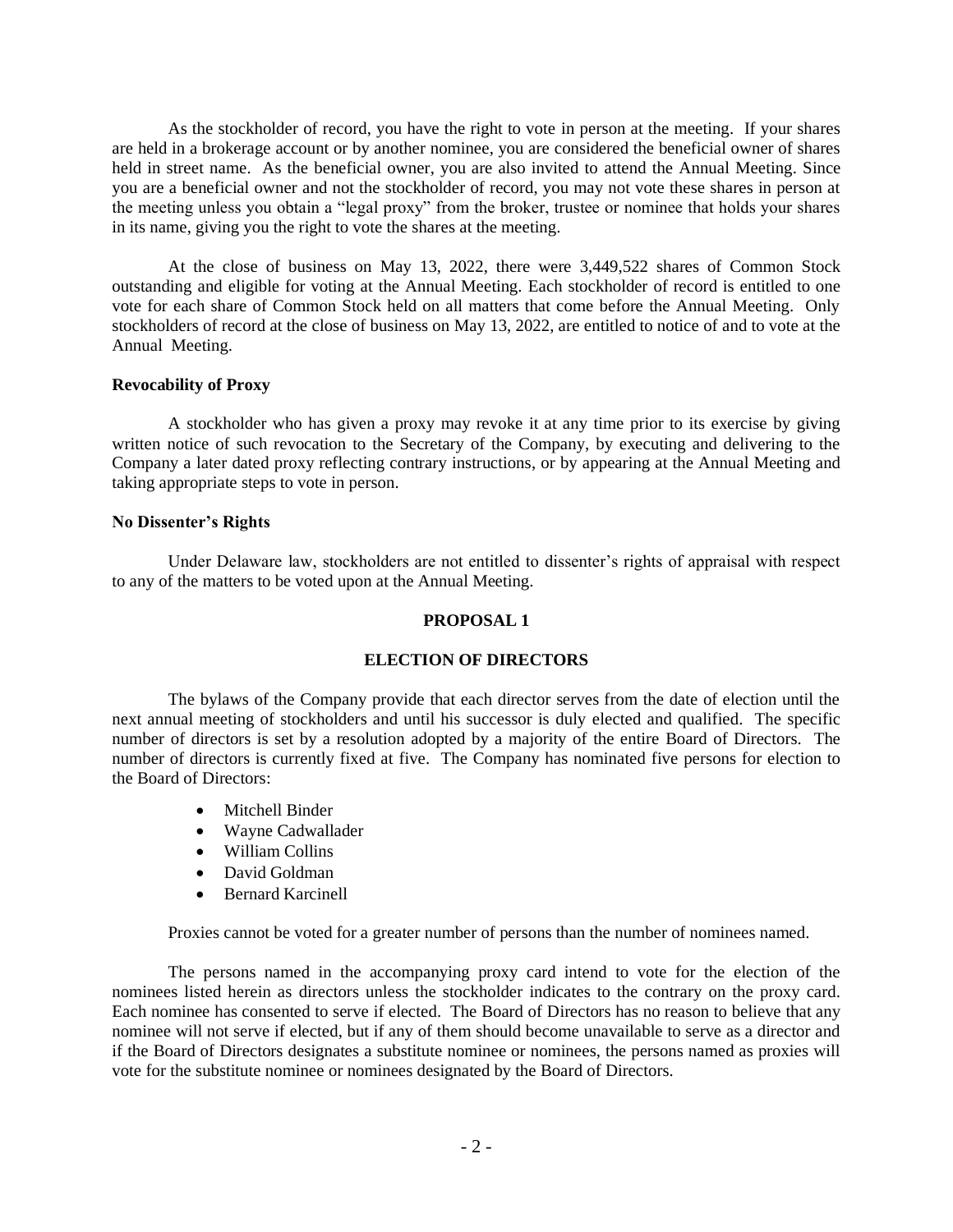The following table sets forth certain information with respect to the nominees and executive officers of the Company and is based on the records of the Company and information furnished to it by such persons.

| Name of Nominee and      |     |                |                                                 |
|--------------------------|-----|----------------|-------------------------------------------------|
| <b>Executive Officer</b> | Age | Independent    | Position                                        |
| Mitchell Binder          | 66  | N <sub>o</sub> | President, Chief Executive Officer and Director |
| David Goldman            | 52  | No.            | Treasurer.<br>Chief Financial Officer,<br>Asst. |
|                          |     |                | Secretary and Director                          |
| Karl Schmidt             | 60  | N/A            | <b>Chief Operating Officer</b>                  |
| Wayne Cadwallader        | 65  | Yes            | Director                                        |
| William Collins          | 68  | Yes            | Director                                        |
| <b>Bernard Karcinell</b> | 83  | Yes            | Director                                        |

### **Biographical Information**

*Mitchell Binder* has been President and Chief Executive Officer since January 1, 2011. Prior thereto, he was Executive Vice President of the Company since 2006, Vice President-Finance from 1986 to 2006 and its Chief Financial Officer from 1983 to December 2010. He has been a director of the Company since 1985. In light of Mr. Binder's financial background and his extensive knowledge of our Company's business developed over the course of his long career at our Company, the Board has concluded he should be re-elected to the Board of Directors.

*David Goldman* has been Chief Financial Officer since January 1, 2011, Treasurer since June 2004, Assistant Secretary since August 2020, and a Director since June 2017. In addition, from April 2003 to December 2010 he served as Controller. Mr Goldman was employed as Assistant Controller of Frequency Electronics Inc., a commercial and defense electronics supplier, from April 1999 until April 2003 and its Accounting Supervisor from May 1995 to April 1999. In light of Mr. Goldman's financial background and his extensive knowledge of our Company's business developed over the course of his career at our Company, the Board has concluded he should be elected to the Board of Directors.

*Karl Schmidt* has been Chief Operating Officer since 2013 and Executive Vice President of the Power Group since May 2012. He served as Vice President of Operations of the Orbit Instrument Division from July 2011 until May 2012 and as the Power Group's Vice President of Operations since its acquisition by the Company of Behlman Electronics Inc. in 1996.

*Wayne Cadwallader* has been a director of the Company since February 2013. Mr. Cadwallader is currently Managing Partner-Research with Elkhorn Partners Limited Partnership ("Elkhorn"), an investment fund focused on companies in a variety of industries. Based on information provided to the Company, Elkhorn beneficially owns 2,063,700 shares or 59.83% of Orbit's common stock. Since February 2019, Mr. Cadwallader has served on the Board of Equitable Financial Corp. and from October 2000 to June 2010, Mr. Cadwallader served as a Senior Investment Analyst for Hamblin Watsa Investment Counsel Ltd., a subsidiary of Fairfax Financial Ltd. In light of Mr. Cadwallader's extensive finance background, the Board has concluded that Mr. Cadwallader should be re-elected to the Board of Directors.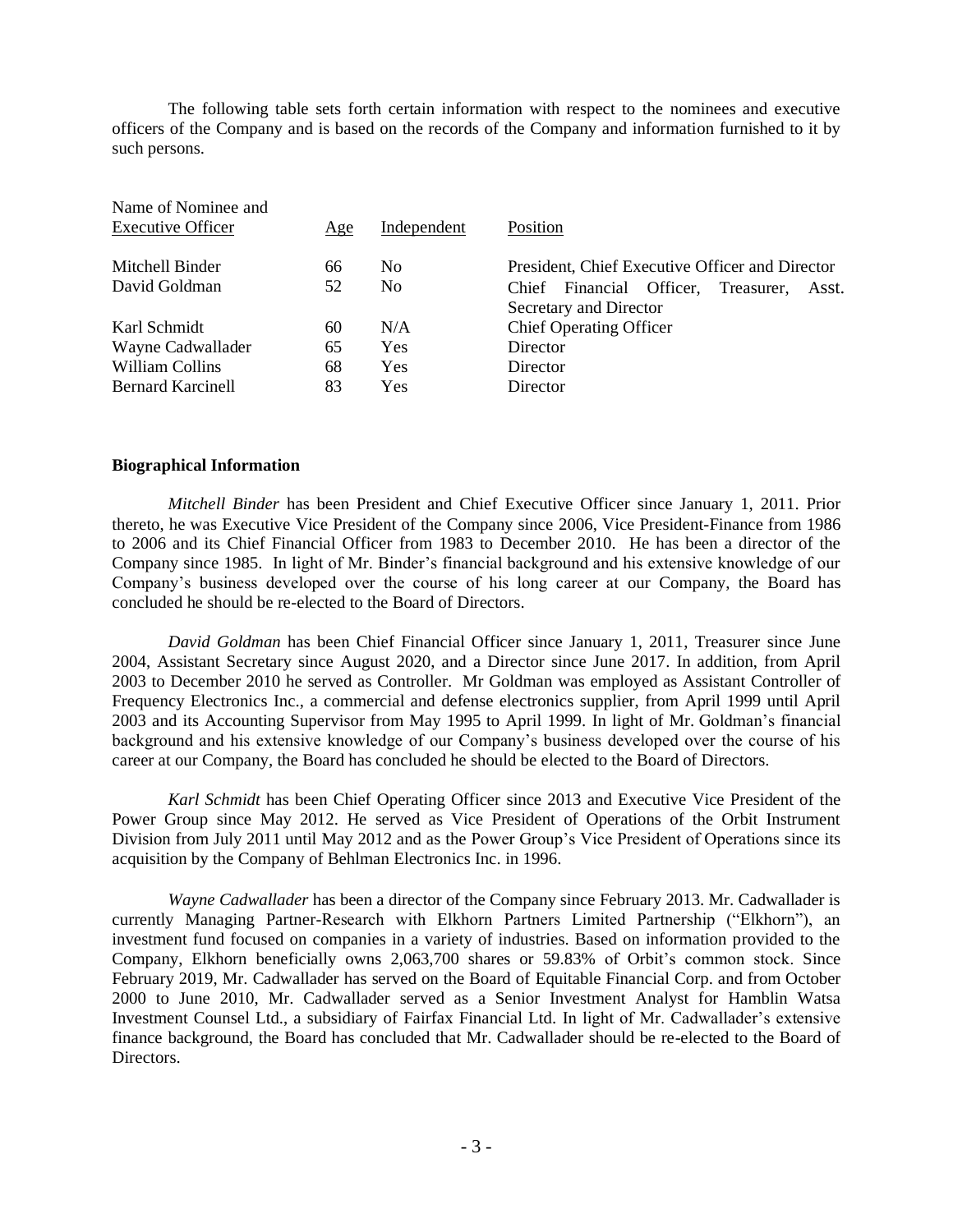*William Collins* is the Chief Executive Officer of Brencourt Capital Management LLC. Previously, he was CEO and Chief Investment Officer of Brencourt Advisors, an event driven fund which had \$2.5 billion of assets under management with offices in New York, London and Hong Kong. Based on information provided to the Company, Brencourt Capital Management LLC beneficially owns 162,508 shares or 4.71% of Orbit's common stock. Mr. Collins also served on the Board of Directors of Werner Worldwide Holdings from 2008-2017 and MortgageIT, a mortgage REIT listed on the NYSE, from 2004-2007. Mr. Collins served as Chairman of the Board of Trustees for St. John's University in New York from May 2016 until May 2019. Mr. Collins is an investor in Elkhorn. In light of Mr. Collins' extensive business and finance background, the Board has concluded that he should be elected to the Board of Directors.

*Bernard Karcinell* has been a director of the Company since 2000. Mr. Karcinell is a retired certified public accountant. He performs financial advisory services to several individuals and corporations. Prior thereto, he was a Partner at KPMG LLP and former President and CEO of Designcraft Jewel Industries and CCR Video Corp. In light of Mr. Karcinell's extensive knowledge of and experience in accounting, auditing and financial reporting matters, the Board has concluded that Mr. Karcinell should be re-elected to the Board of Directors.

 We believe that the nominees for our Board of Directors provide an appropriate mix of experience and skills relevant to the size and nature of our business. As more specifically described in such person's individual biographies set forth above, the directors possess relevant and industry-specific experience and knowledge, which we believe enhances the Board's ability to oversee, evaluate and direct our overall corporate strategy.

There are currently no family relationships among any of the directors or executive officers of the Company. The Company's executive officers serve in such capacity at the pleasure of the board.

There were no legal proceedings involving the nominees to the Board of Directors in the past ten years.

# **Stockholder Vote Required**

Election of each director requires a plurality of the votes of the shares of Common Stock present in person or requested by proxy at the meeting and entitled to vote on the election of directors.

## **The Board of Directors recommends a vote "FOR" the election of each of the nominees for election to the Board of Directors named above.**

### **Information about the Board of Directors**

The Board of Directors (the "Board") held seven (7) meetings and acted three (3) times by unanimous written consent during the fiscal year ended December 31, 2021. All directors attended all of the meetings held by the Board. Additionally, each director attended all of the meetings held by each committee of the Board in which they are a member.

The Company's 2021 annual meeting of stockholders was attended by all of the Company's directors. Attendance at the Company's annual meetings is strongly encouraged, although it is not mandatory.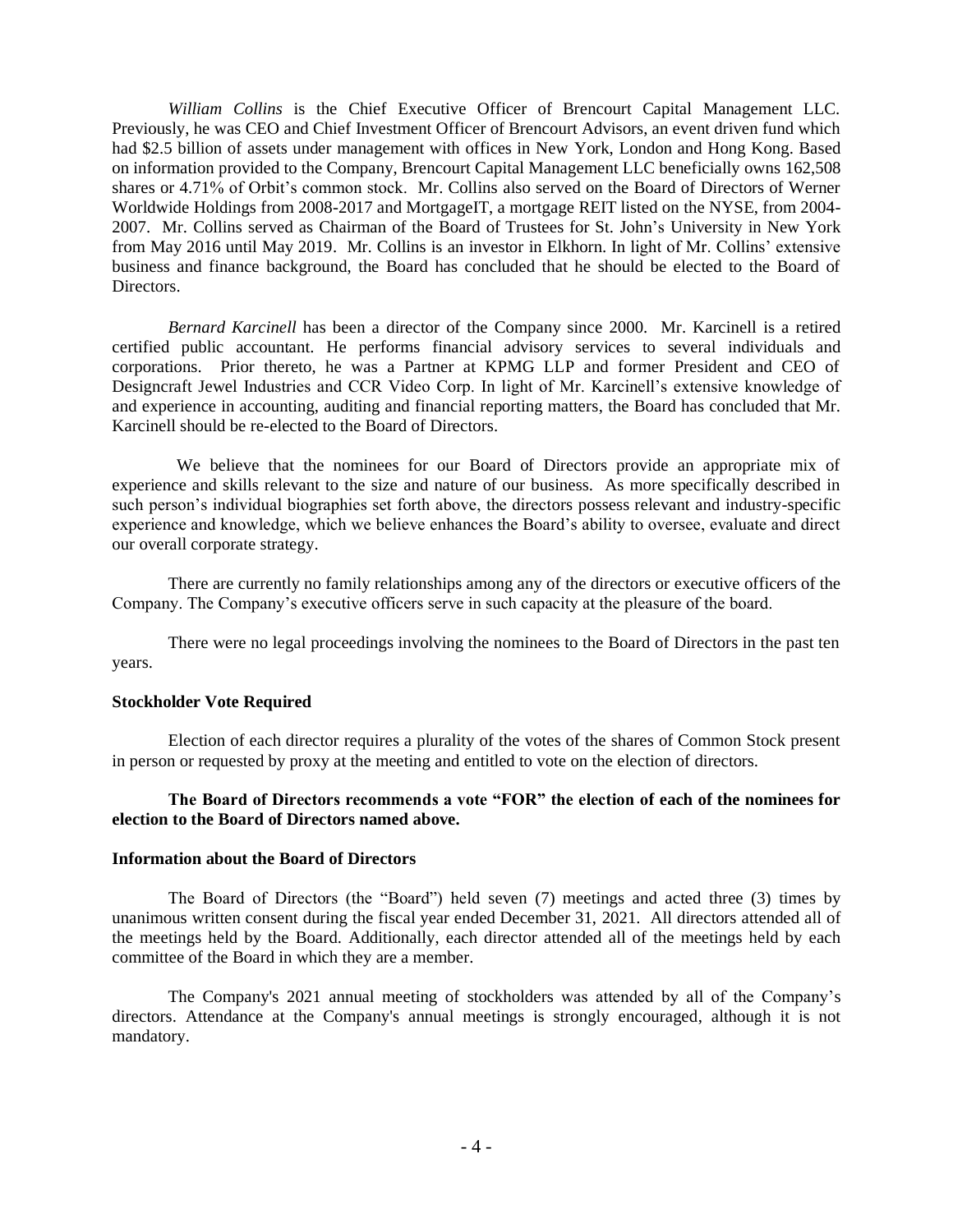Stockholders may contact the Board by mail addressed to the entire Board, or to one or more individual directors, at 80 Cabot Court, Hauppauge, New York 11788, Attn: Secretary. All communications directed to the Board or individual directors in this manner will be relayed to the intended recipients.

### *Board Leadership*

The Board has no formal policy with respect to separation of the positions of Chairman and Chief Executive Officer or with respect to whether the Chairman should be a member of management or an independent director and believes that these are matters that should be discussed and determined by the Board from time to time. Currently, we do not have a Chairman of the Board of Directors. The Board of Directors will annually designate a Lead Independent Director. The Board appointed William Collins to this position on May 11, 2021. The Lead Independent Director shall (i) coordinate the activities of the independent directors of the corporation; (ii) coordinate with the Chief Executive Officer and Secretary of the corporation to set agendas for meetings of the Board of Directors; (iii) chair executive sessions of the independent directors of the corporation; and (iv) and in the absence of the Chairman of the Board of Directors, the Chief Executive Officer and the President of the Corporation, shall act as chairman and preside over all regular meetings or special meetings of the Board of Directors.

## *Risk Management*

The Board believes that risk management is an important component of the Company's corporate strategy. While the Board assesses specific risks at its committee levels, the Board, as a whole, oversees our risk management process, and discusses and reviews with management major policies with respect to risk assessment and risk management. The Board is regularly informed through its interactions with management and committee reports about risks we face in the course of our business including economic, financial, operational, legal and regulatory risks.

# **Committees of the Board of Directors**

The Board has established an Audit Committee, Nominating and Corporate Governance Committee and Compensation Committee to assist it in the discharge of its responsibilities. The principal responsibilities of each committee and the members of each committee are described below. Actions taken by any committee of the Board are reported to the Board.

## *Audit Committee*

The Audit Committee of the Board currently consists of Bernard Karcinell (Chairman) and William Collins. Although our common stock is not currently listed on a national securities exchange, we have used the standards outlined by The NASDAQ Stock Market as they relate to Audit Committee membership and we have determined that all members of the Audit Committee meet all listing standards of the NASDAQ Stock Market for Audit Committee membership and are independent as defined by NASDAQ Stock Market listing standards. The Audit Committee held five (5) meetings during the fiscal year ended December 31, 2021. Each year it appoints a firm of independent public accountants to examine the financial statements of the Company and its subsidiaries for the coming year. In making this appointment, it reviews the nature of audit services rendered, or to be rendered, to the Company and its subsidiaries. The Audit Committee reviews with representatives of the independent public accountants the auditing arrangements and scope of the independent public accountants' examination of the financial statements, results of those audits, their fees and any problems identified by the independent public accountants regarding internal accounting controls, together with their recommendations. It also meets with the Company's Chief Financial Officer to review reports on the functioning of the Company's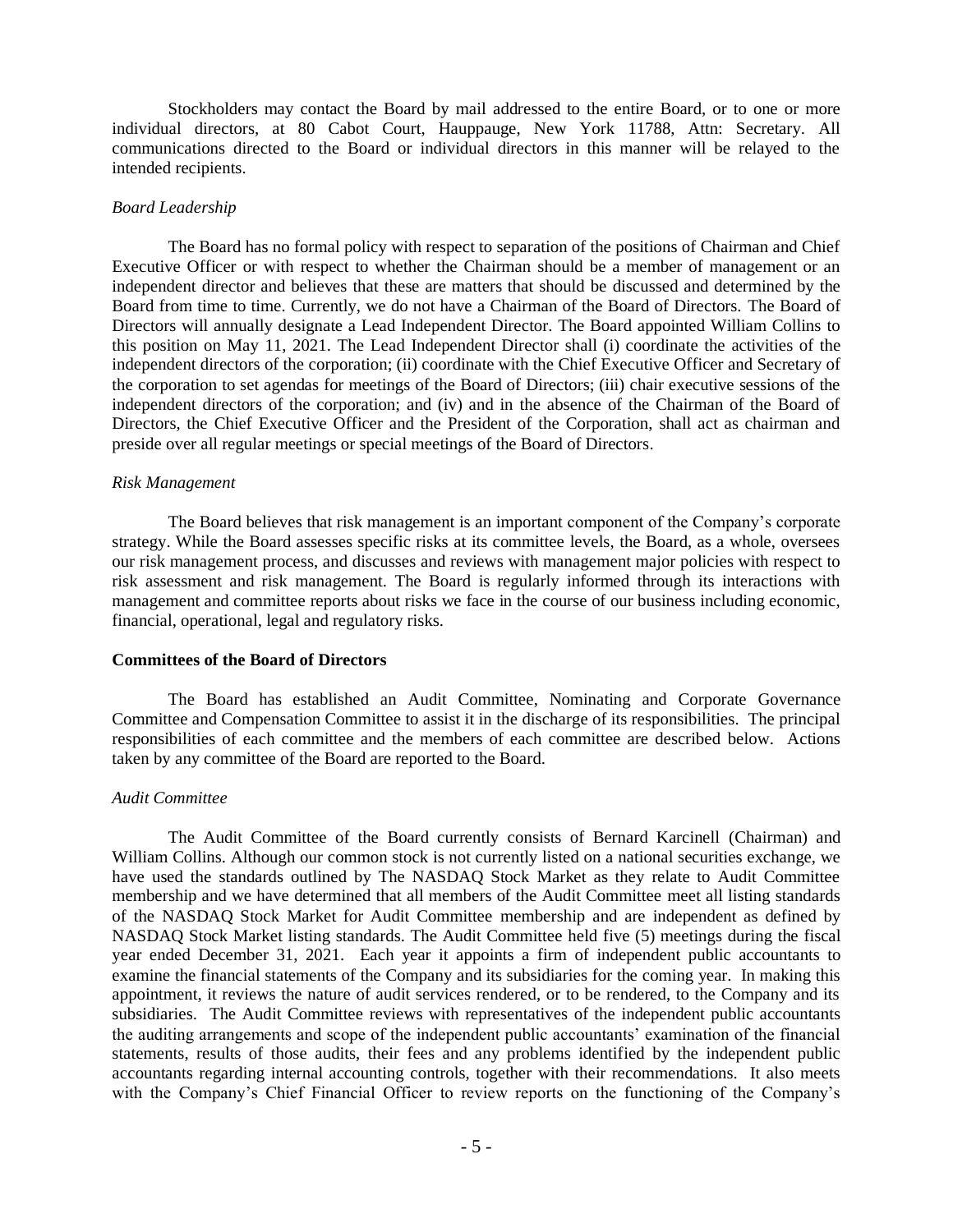programs for compliance with its policies and procedures regarding ethics and those regarding financial controls. The Audit Committee is also prepared to meet at any time upon request of the independent public accountants or the Chief Financial Officer to review any special situation arising in relation to any of the foregoing subjects. The Board has adopted an Audit Committee Charter which sets forth the composition of the Audit Committee, the qualifications of Audit Committee members and the responsibilities and duties of the Audit Committee. A copy of the Audit Committee Charter will be provided to any person without charge upon written request to the Company's address to the attention of the Secretary. A copy of the Audit Committee Charter is available at www.orbitintl.com under "Investor Relations."

### *Nominating and Corporate Governance Committee*

The Nominating and Corporate Governance Committee met on an informal basis during the fiscal year ended December 31, 2021. The Committee currently consists of Wayne Cadwallader (Chairman), Bernard Karcinell and William Collins. Although our common stock is not currently listed on a national securities exchange, we have used the definition of "independence" of The NASAQ Stock Market to make this determination. The Committee evaluates the appropriate size of the Board, recommends a change in the composition of members of the Board to reflect the needs of the business, interviews prospective candidates and formally proposes the slate of directors to be elected at each Annual Meeting of Stockholders. A copy of the Nominating and Corporate Governance Committee's charter is available at [www.orbitintl.com](http://www.orbitintl.com/) under "Investor Relations."

When considering whether directors and nominees have the experience, qualifications, attributes or skills, taken as a whole, to enable the Board of Directors to satisfy its oversight responsibilities effectively in light of the Company's business and structure, the Nominating and Corporate Governance Committee focuses primarily on each person's background and experience as reflected in the information discussed in each of the directors' individual biographies set forth above. The Nominating and Corporate Governance Committee periodically reviews and makes recommendations regarding the composition and size of the Board so that the Board consists of members with the proper expertise, skills, attributes, and personal and professional backgrounds needed by the Board, consistent with applicable regulatory requirements.

The Nominating and Corporate Governance Committee believes that all directors, including nominees, should possess the highest personal and professional ethics, integrity, and values, and be committed to representing the long-term interests of our stockholders. The Nominating and Corporate Governance Committee will consider criteria including the nominee's current or recent experience as a senior executive officer, whether the nominee is independent, the business, scientific or engineering experience currently desired on the Board, geography, the nominee's industry experience, and the nominee's general ability to enhance the overall composition of the Board.

The Nominating and Corporate Governance Committee does not have a formal policy on diversity; however, in recommending directors, the Board considers the specific background and experience of the Board members and other personal attributes in an effort to provide a diverse mix of capabilities, contributions and viewpoints which the Board believes enables it to function effectively as the Board of Directors of a company with our size and nature of its business.

Although the Nominating and Corporate Governance Committee has not established minimum qualifications for director candidates, it will consider, among other factors: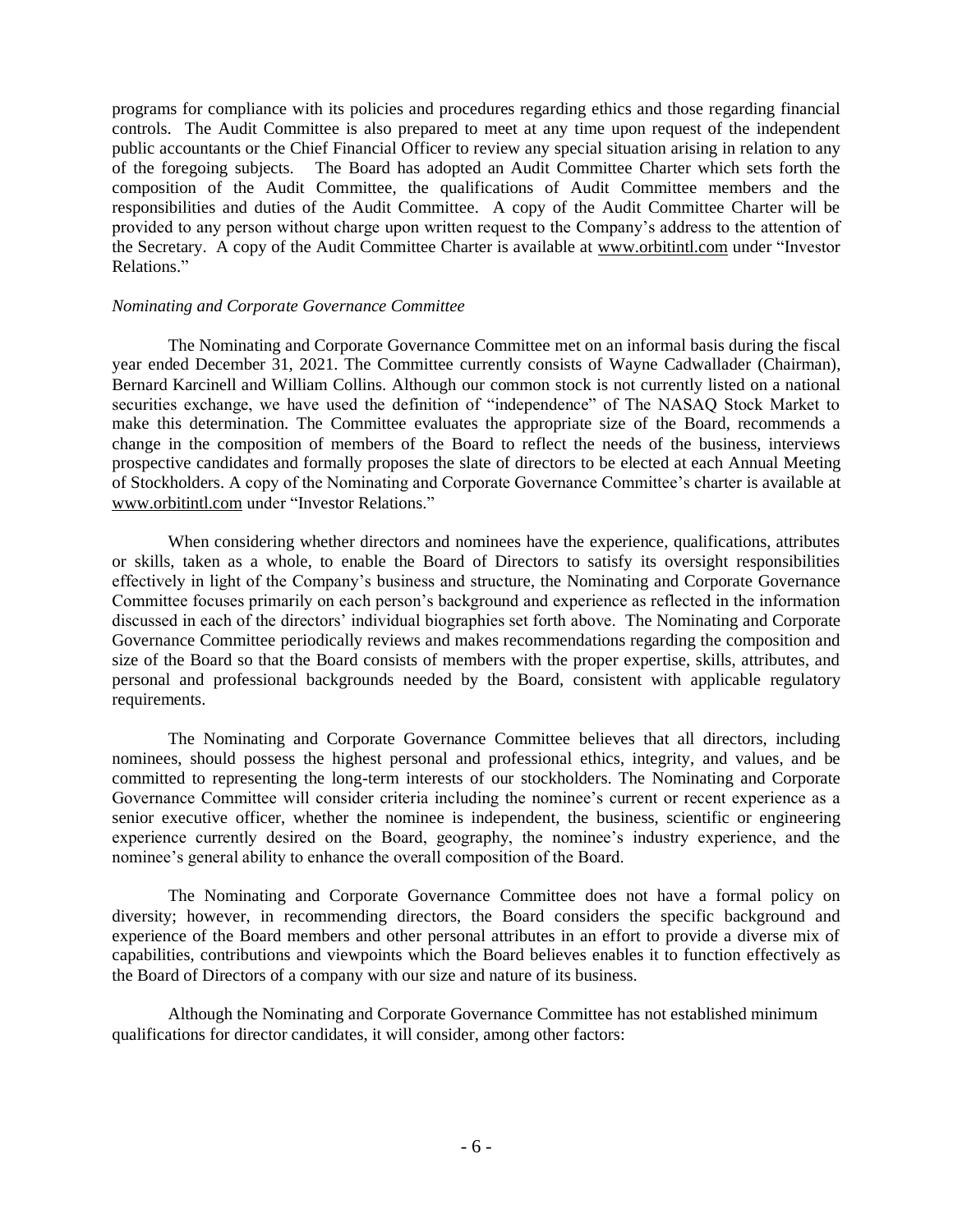- Broad experience; diversity,
- Judgment, skill, and integrity,
- Understanding of the Company's business environment,
- Experience with businesses and other organizations of comparable size,
- Ability to make independent analytical inquiries,
- The interplay of the candidate's experience with the experience of other Board members,
- The extent to which the candidate would be a desirable addition to the Board and any committees of the Board,
- Willingness to devote adequate time to the Board, and
- Whether a particular candidate is independent under the NASDAQ Stock Market listing standards.

The Nominating and Corporate Governance Committee will consider all director candidates recommended by stockholders. Any stockholder who desires to recommend a director candidate may do so in writing, giving each recommended candidate's name, biographical data and qualifications, by mail addressed to the Chairman of the Nominating and Corporate Governance Committee, in care of Orbit International Corp., 80 Cabot Court, Hauppauge, New York 11788. A written statement from the candidate consenting to being named as a candidate and, if nominated and elected, to serve as a director, must accompany any stockholder recommendation. Members of the Nominating and Corporate Governance Committee will assess potential candidates on a regular basis.

### *Compensation Committee*

The Compensation Committee of the Board currently consists of William Collins (Chairman), Wayne Cadwallader, and Bernard Karcinell, each of whom is independent as such term is defined under the NASDAQ Stock Market listing standards. Although our common stock is not currently listed on a national securities exchange, we have used the definition of "independence" of The NASDAQ Stock Market to make this determination. The Compensation Committee met on an informal basis during the fiscal year ended December 31, 2021. The Committee makes recommendations to the Board as to the salary of the Chief Executive Officer, sets the salaries of the other elected officers and reviews salaries of certain other senior executives. It grants incentive compensation to elected officers and other senior executives and reviews guidelines for the administration of the Company's incentive programs. The Compensation Committee also reviews and approves or makes recommendations to the Board on any proposed plan or program which would benefit primarily the senior executive group. A copy of the Compensation Committee Charter will be provided to any person without charge upon written request to the Company's address to the attention of the Secretary. A copy of the Compensation Committee Charter is available at [www.orbitintl.com](http://www.orbitintl.com/) under "Investor Relations."

### **Corporate Governance**

### *General*

In furtherance of our Board's goals of providing effective governance of our business and affairs for the long-term benefit of our stockholders and promoting a culture and reputation of the highest ethics, integrity and reliability, our Board of Directors has adopted the following corporate governance measures: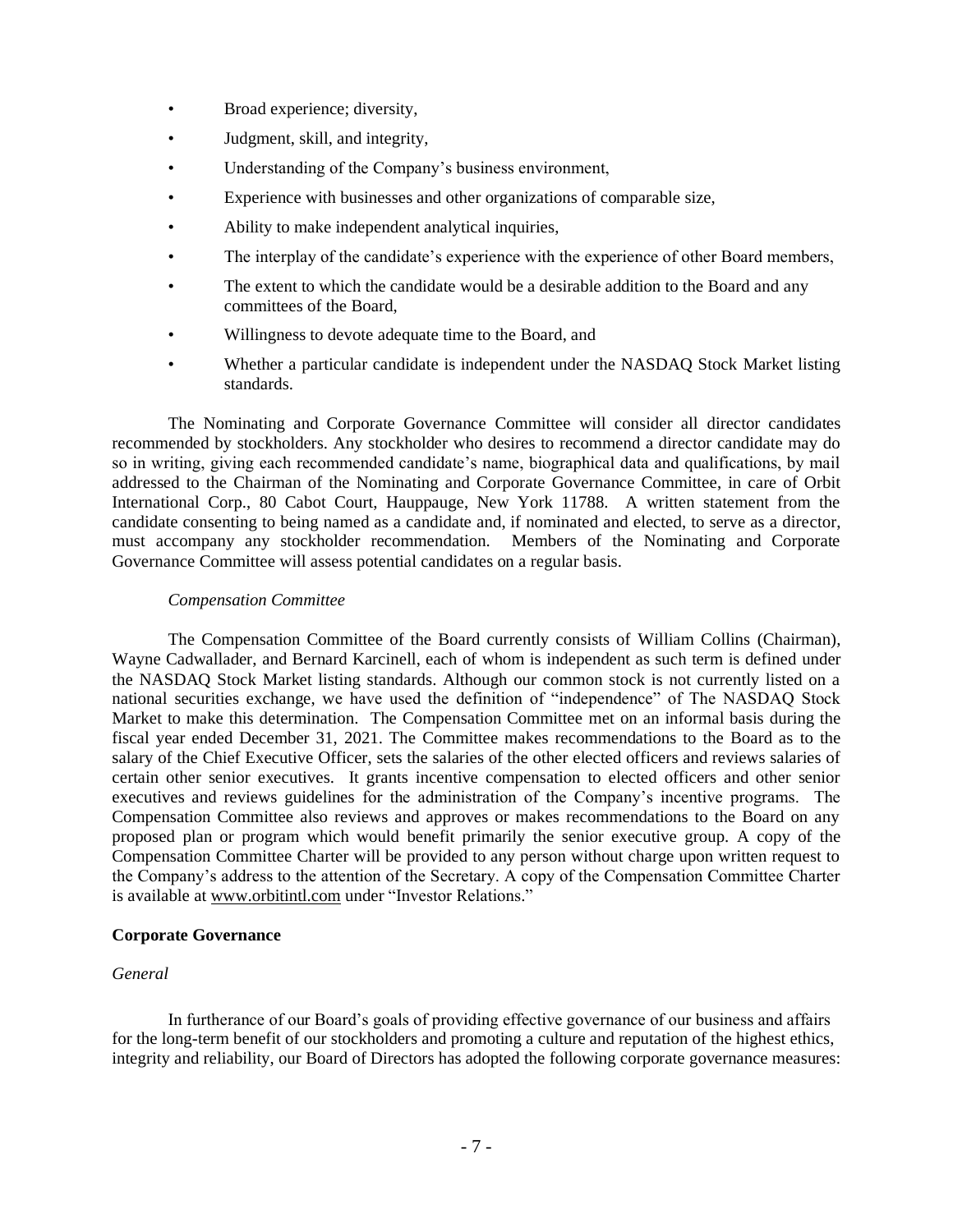- Charters for our Audit Committee, Nominating and Corporate Governance Committee and Compensation Committee, as described above;
- Code of Ethics; and
- Employee Whistle Blower Policy.

The Audit Committee Charter, Compensation Committee Charter, Code of Ethics and Employee Whistle Blower Policy are available, free of charge, on the Company's website at www.orbitintl.com and in print upon written request to the Company's address to the attention of the Secretary. The information on our website is not a part of this Proxy Statement.

# *Code of Ethics*

The Board of Directors has adopted a Code of Ethics, which applies to all directors, officers and employees, including the Company's principal executive officer and principal financial officer. The Code of Ethics addresses, among other things:

- Ethical business conduct;
- Compliance with legal requirements;
- Confidentiality of our business information;
- Use of property;
- Avoidance of conflicts of interest;
- Conduct of our accounting operations, preparation of financial reports, and making of public disclosures; and
- Reporting of any violation of law or the Code of Ethics, unethical behavior, improper or questionable accounting or auditing, or inaccuracy in our financial reports or other public disclosures.

# *Whistle Blower Policy*

The Audit Committee has adopted a Whistle Blower Policy that governs the receipt, retention and treatment of complaints received by us regarding accounting, internal controls, auditing matters and questionable financial practices. The Whistle Blower Policy is designed to protect the confidential, anonymous submission by our employees of any concerns that they may have regarding questionable accounting or auditing matters. The Whistle Blower Policy permits the reporting of those concerns by various means, including email, letter, or telephone. Complaints will be reviewed under the Audit Committee's direction, with oversight by the Chairman of the Audit Committee, Compliance Officer or such other persons as the Audit Committee determines to be appropriate.

# *Policies and Procedures Regarding Related Party Transactions*

All directors and executive officers are periodically required to complete a questionnaire. Pursuant to the questionnaire, each director and executive officer is required to disclose each outside relationship, activity and interest that creates a potential conflict of interest. In addition, pursuant to the questionnaire, each director and executive officer is required to disclosure any transactions in which the Company is or is to be a participant, on the one hand, and in which such director or executive officer or any member of his family has a direct or indirect material interest, on the other. The Board of Directors is of the opinion that these procedures are sufficient to allow for the review, approval or ratification of any transactions with related persons.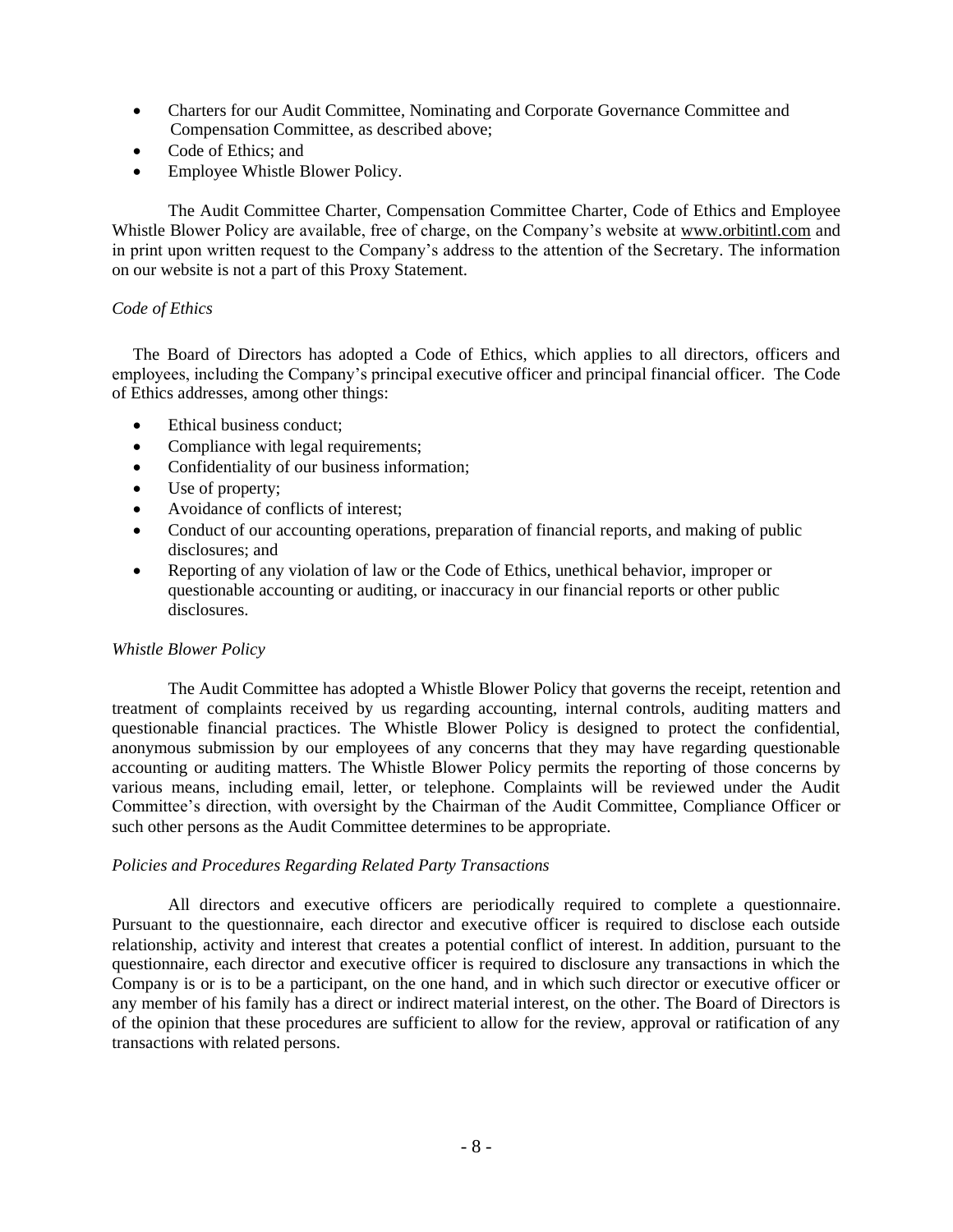#### *Complaint Procedure; Communications with Directors*

The Company currently has procedures in place to receive, retain and respond to complaints received regarding accounting, internal accounting controls or auditing matters and to allow for the confidential and anonymous submission by employees of concerns regarding questionable accounting or auditing matters. Any employee of the Company may report concerns regarding these matters in the manner specified in the Company's Whistle Blower Policy which is posted at the Company's Hauppauge facility. A printed copy of the Company's Whistle Blower Policy will be provided to any stockholder upon request to the Company at 80 Cabot Court, Hauppauge, New York 11788, or by telephone (631) 435-8300.

Stockholders and any other parties interested in communicating directly with the nonmanagement directors of the Company as a group may do so by writing the Secretary of Orbit International Corp., 80 Cabot Court, Hauppauge, New York 11788. Any communications must state the number of shares of the Company owned by such stockholder.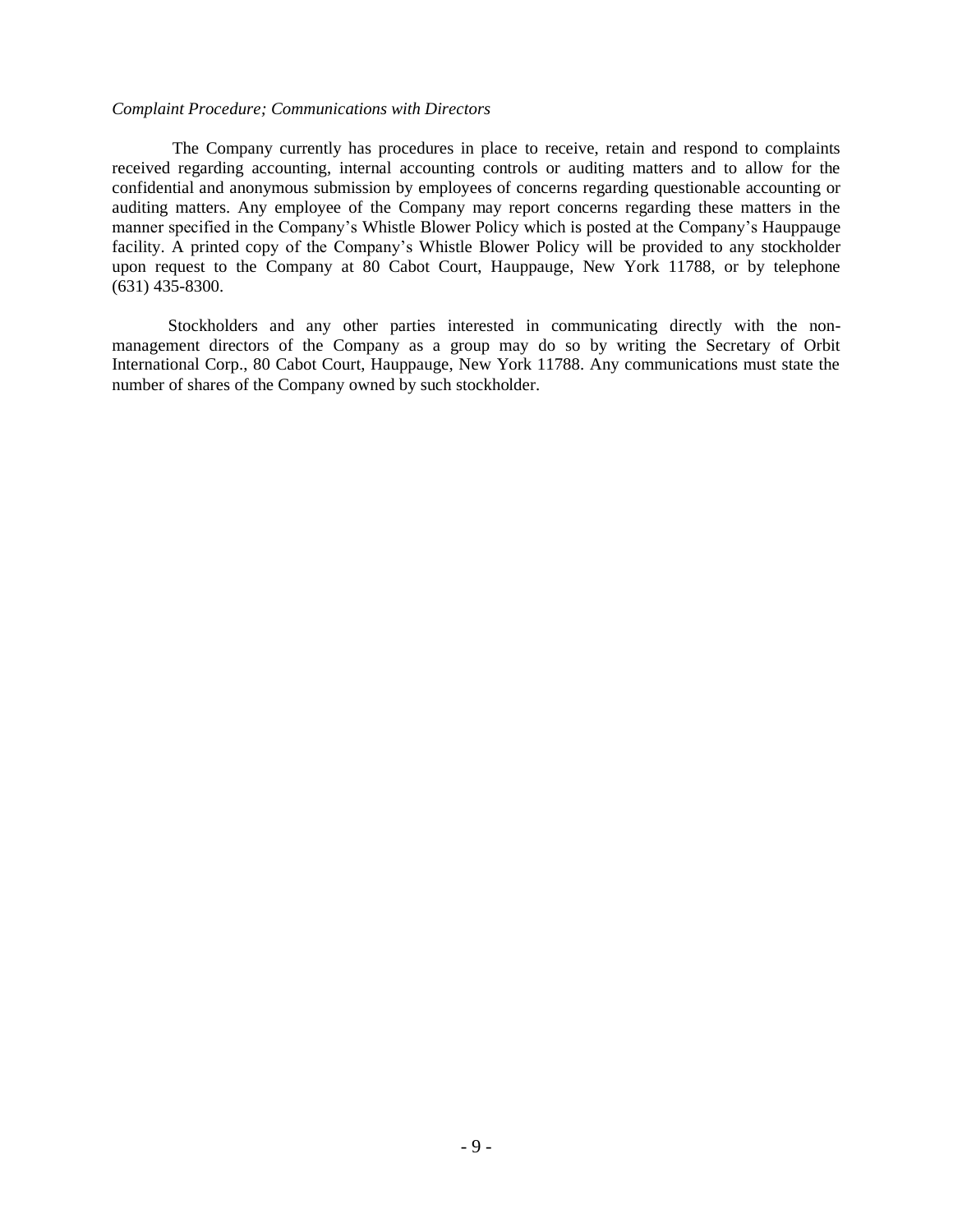# **EXECUTIVE COMPENSATION**

## **Summary Compensation Table**

The following table sets forth, with respect to the Company's fiscal years ended December 31, 2021, December 31, 2020, and December 31, 2019, all compensation earned by the Company's executive officers required to be listed pursuant to SEC Item  $402(m)(2)$  of Regulation S-K.

| Name and<br><b>Principal Position</b> | Year | Salary (\$) | $Bonus(\$))$<br>(1) | <b>Stock</b><br>Awards<br>(\$)(2) | Option<br><b>Awards</b><br>$\left( \text{\$}\right)$ | <b>Non-Equity</b><br><b>Incentive Plan</b><br><b>Compensation</b><br>\$)(3) | <b>All Other</b><br><b>Compensation</b><br>\$)(4) | <b>Total</b><br>\$) |
|---------------------------------------|------|-------------|---------------------|-----------------------------------|------------------------------------------------------|-----------------------------------------------------------------------------|---------------------------------------------------|---------------------|
| Mitchell Binder                       | 2021 | 448,400     | $\Omega$            | 58,000                            | $\Omega$                                             |                                                                             | 27,224                                            | 533,624             |
| President and Chief                   | 2020 | 441,300     | $\Omega$            | 0                                 | $\Omega$                                             | $\Omega$                                                                    | 23,007                                            | 464.307             |
| <b>Executive Officer</b>              | 2019 | 431,800     | $\Omega$            | $\Omega$                          | $\Omega$                                             | $\Omega$                                                                    | 23,515                                            | 455,315             |
|                                       |      |             |                     |                                   |                                                      |                                                                             |                                                   |                     |
| David Goldman                         | 2021 | 192,500     | 40,000              | $\Omega$                          | $\Omega$                                             | 0                                                                           | 13,628                                            | 246,128             |
| Chief Financial Officer               | 2020 | 186.900     | 23,000              | $\Omega$                          | $\Omega$                                             | 0                                                                           | 22,280                                            | 232,180             |
| Treasurer and Asst.<br>Secretary      | 2019 | 182.880     | 12,500              | $\theta$                          | $\Omega$                                             | 0                                                                           | 15.218                                            | 210.598             |
|                                       |      |             |                     |                                   |                                                      |                                                                             |                                                   |                     |
| Karl Schmidt                          | 2021 | 290,100     | $\Omega$            | $\Omega$                          | $\theta$                                             | 41,000                                                                      | 14,724                                            | 345,824             |
| <b>Chief Operating Officer</b>        | 2020 | 285,500     | $\Omega$            | $\theta$                          | $\Omega$                                             | 26,281                                                                      | 13,805                                            | 325,586             |
|                                       | 2019 | 279,400     | $\Omega$            | $\Omega$                          | $\Omega$                                             | 26,879                                                                      | 14.765                                            | 321,044             |
|                                       |      |             |                     |                                   |                                                      |                                                                             |                                                   |                     |

- (1) Mr. Goldman is eligible for a cash bonus based on the achievement of certain goals and objectives established by the Chief Executive Officer with the assistance of the Compensation Committee
- (2) Mr. Binder is eligible for an annual stock bonus award, based on the achievement of certain goals and objectives and is awarded by the Compensation Committee at its sole discretion. In April 2022, the Company's Compensation Committee awarded Mr. Binder a discretionary bonus of 8,000 shares of Orbit common stock. The award was valued at \$58,000 which was based on Orbit's per share price of \$7.25 on the date of grant.
- (3) With respect to Mr. Schmidt, Non-Equity Incentive Plan Compensation consists of the accrued incentive bonus on pre-tax income as defined in the executive's employment agreement.
- (4) All other compensation includes 401(k) plan employer matching contributions, life insurance premiums, car allowance, long-term disability premiums, medical reimbursement plan and with respect to David Goldman in 2020, vacation payment in lieu of time off.

### The Binder Employment Agreement

 On November 25, 2020, the Company entered into a new employment agreement with Mitchell Binder (the "Agreement"). The term of the Agreement is from January 1, 2021 to December 31, 2023 (the "Term"). The Agreement provides for a base salary of \$448,360 ("Base Salary") during the first year of the Term with annual cost of living increases thereafter for the remainder of the Term. Mr. Binder's previous employment contract provided for him to receive twelve (12) months of salary in the event of a change in control. In consideration of forfeiting this benefit in his current contract, the Compensation Committee awarded Mr. Binder Stock Appreciation Rights ("SARS"). On the effective date of the Agreement, January 1 2021, the Company granted Mr. Binder 150,000 SARS, 50,000 of which have an exercise price of seven (\$7.00) dollars per share and 100,000 of which have an exercise price of eight (\$8.00) dollars per share. Each SAR vests and becomes exercisable on the third anniversary of the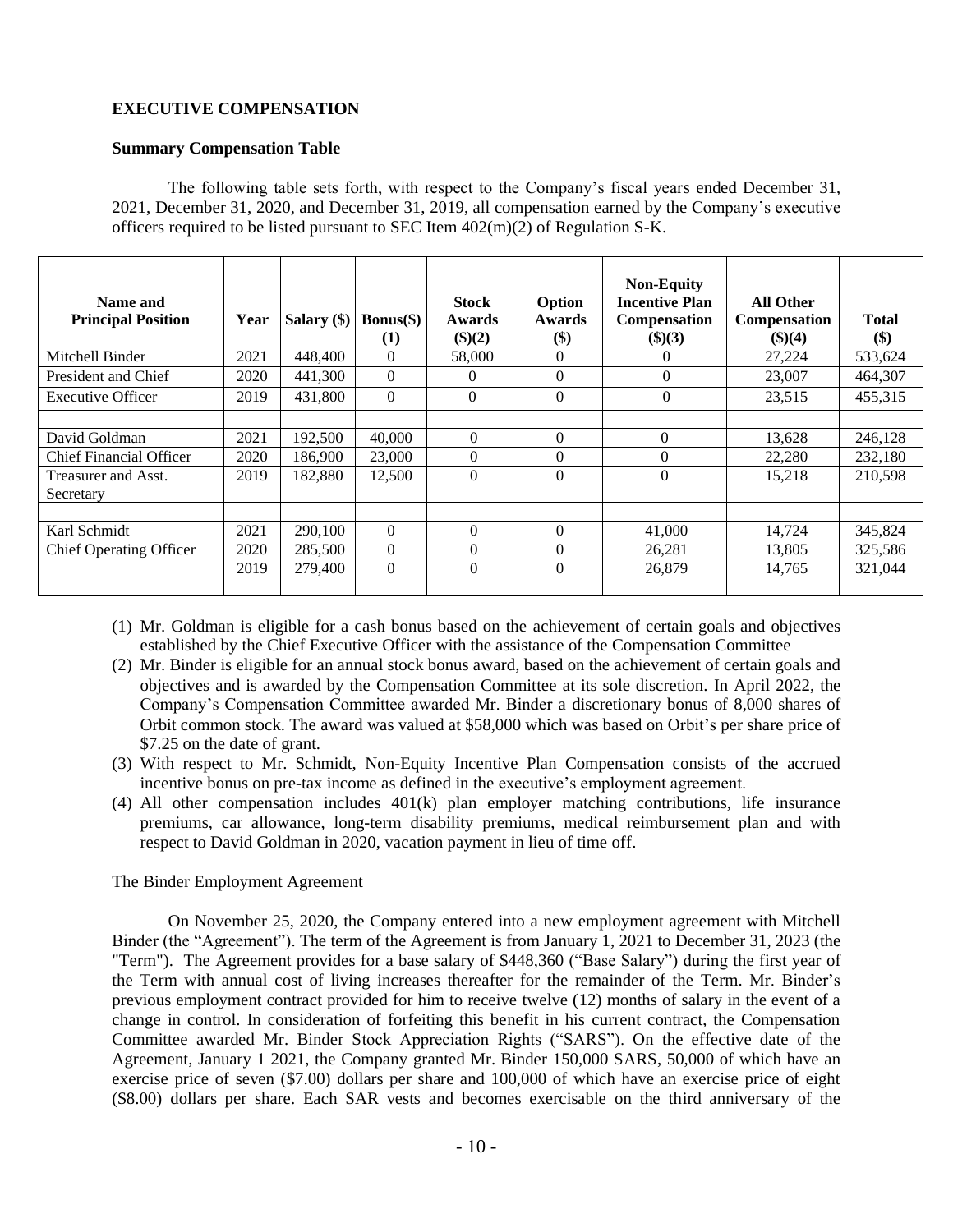effective date. Vesting will accelerate upon a change in control, executive's death, termination of employment without cause or for Good Reason, as defined. Mr. Binder is also entitled to annual discretionary grants of restricted stock based on his achievement of goals and objectives established by the Compensation Committee. Based on Mr. Binder's achievement of such goals and objectives, the Compensation Committee, in its discretion and acting in good faith, may award Mr. Binder restricted stock between 0 and 10,000 shares each year. Any such grants of restricted stock will vest on the earliest to occur of (i) December 15, 2022, for any restricted stock grants awarded in 2022, December 15, 2023 for any restricted stock grants awarded in 2023 and June 30, 2024 for any restricted stock grants awarded in 2024, as applicable ii) a change in control, or (iii) the termination of executive's employment by reason of his death, termination of employment without cause or for Good Reason, as defined.

 If Mr. Binder's employment terminates upon the expiration of his current contract's Term or he is terminated by the Company without cause or Mr. Binder resigns for good reason then, Mr. Binder is entitled to receive a severance amount equal to the sum of \$465,000 payable in thirty (30) consecutive monthly installments. In addition, all non-vested shares of Company stock and all non-vested SARs shall vest on the date of termination. In the event of a change in control, Mr. Binder is entitled to receive the full \$465,000 within five (5) days following the occurrence.

Mr. Binder is subject to certain non-competition and non-solicitation provisions in the Agreement that extend for a period of two years following the termination of the Term.

# **Compensation of Directors**

Directors of the Company who are not employed by the Company received director fees of \$5,625 per quarter (\$22,500 per annum) during 2021. Beginning January 1, 2022, director fees increased to \$7,250 per quarter (\$29,000 per annum), Also, beginning January 1, 2022, independent directors will be awarded 1,000 shares of Orbit common stock per annum. Employee directors are not compensated for services as a director. All directors are reimbursed for expenses incurred on behalf of the Company. The following table sets forth compensation earned or paid to each non-employee director during 2021:

|                          |                |                          | <b>Stock</b> | Non-Equity | All          |          |
|--------------------------|----------------|--------------------------|--------------|------------|--------------|----------|
|                          | Fees Earned or | Stock                    | Option       | Incentive  | Other        |          |
| <b>Name</b>              | Paid in Cash   | Awards                   | Awards       | Plan Comp. | Compensation | Total    |
| Wayne Cadwallader        | \$22,500       | $\overline{\phantom{0}}$ |              |            |              | \$22,500 |
| William Collins          | \$22,500       | $\overline{\phantom{a}}$ |              |            |              | \$22,500 |
| <b>Bernard Karcinell</b> | \$22,500       | $\overline{\phantom{0}}$ | -            | -          | -            | \$22,500 |

# **Compensation Committee Interlocks and Insider Participation**

The Compensation Committee of the Board of Directors is responsible for determining the compensation of executive officers of the Company, as well as compensation awarded pursuant to the Company's Plans.

Messrs. Collins, Cadwallader and Karcinell currently serve on the Compensation Committee, with Mr. Collins serving as Chairman.

No member of the Compensation Committee is or has been an officer or employee of the Company or any of its subsidiaries. In addition, no member of the Compensation Committee had any relationships with the Company or any other entity that require disclosure under the proxy rules and regulations promulgated by the SEC.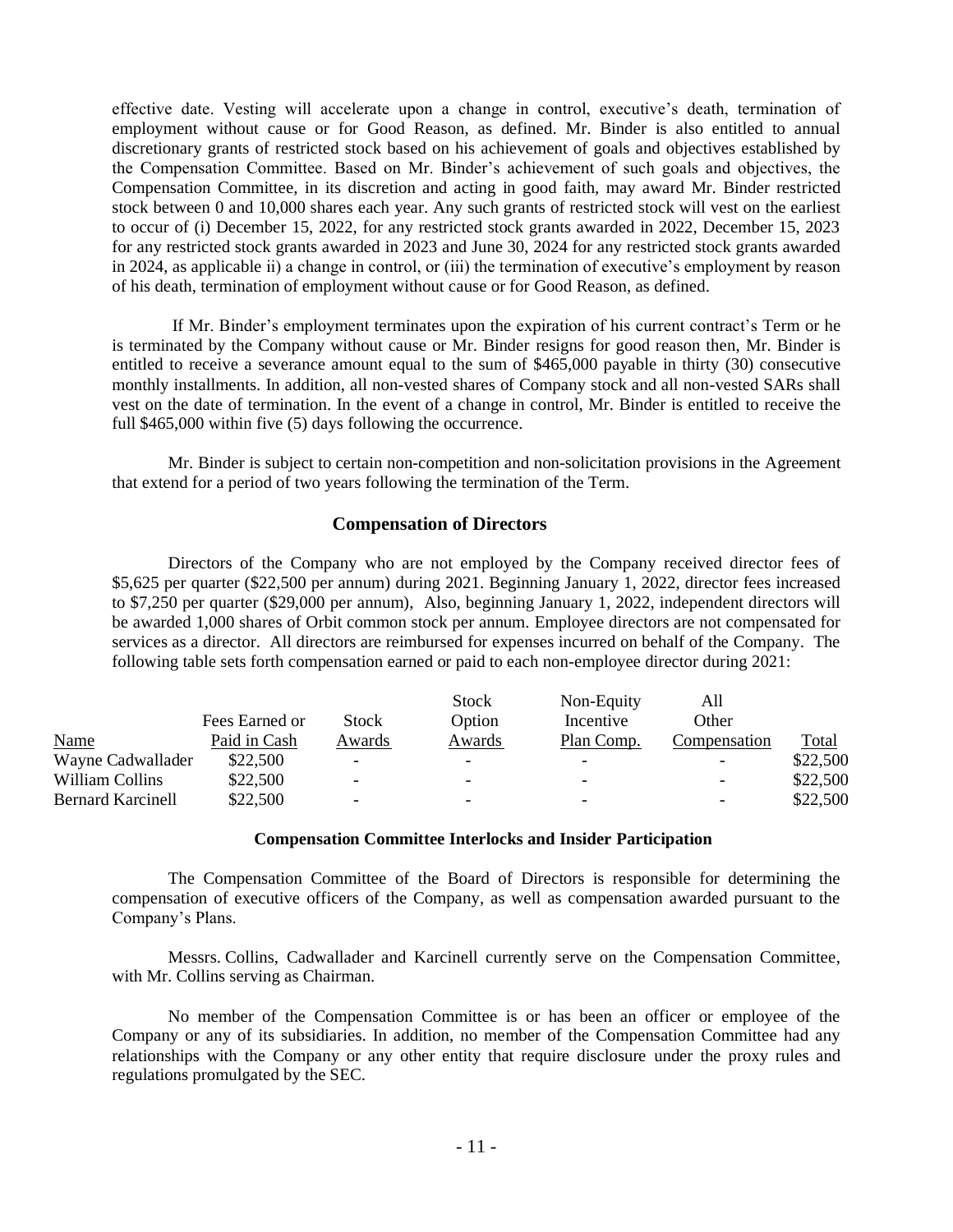#### **SECURITY OWNERSHIP OF CERTAIN BENEFICIAL OWNERS AND MANAGEMENT**

The following table sets forth, as of April 20, 2022, certain information with respect to persons known by the Company to be the beneficial owners of more than 5% of the Common Stock. The information contained below relating to the beneficial stock ownership of Elkhorn Partners Limited Partnership was obtained from information provided to the Company. As such, the Company does not make any representation regarding the accuracy of this figure.

|                                                                                                             |                            | <b>Beneficial Ownership</b><br>of Common Stock |
|-------------------------------------------------------------------------------------------------------------|----------------------------|------------------------------------------------|
| Name and Address                                                                                            | Number of<br><b>Shares</b> | Percentage of<br>Class                         |
| Elkhorn Partners Limited Partnership (1)<br>Alan S. Parsow-General Partner<br>8405 Indian Hills Drive, #2A8 | 2,063,700                  | 59.83%                                         |

Omaha, NE 68114

(1) Based on information provided to the Company. Includes shares owned individually by the partnership's general partner.

## **Ownership by Directors and Executive Officers**

The following table sets forth, as of April 20, 2022, information concerning the beneficial ownership of Common Stock by each director, each of the executive officers named in this proxy statement and all current directors and executive officers as a group. Each person reflected in the table below has both sole voting and investment power with respect to the shares included in the table, except as described in the footnotes below. Ï

|                                           |                        | Shares Subject to |         | Percent   |
|-------------------------------------------|------------------------|-------------------|---------|-----------|
|                                           | Number of Shares Owned | Exercisable       |         | of        |
| Name of Beneficial Owner**                | Directly or Indirectly | Options           | Total   | Class (1) |
| Mitchell Binder, President and            |                        |                   |         |           |
| <b>Chief Executive Officer</b>            | 167,302                | $\theta$          | 167,302 | 4.85%     |
| David Goldman, Chief Financial            |                        |                   |         |           |
| Officer, Treasurer and Asst. Secretary    | 19,742                 | $\overline{0}$    | 19,742  | $\ast$    |
| Karl Schmidt, Chief Operating Officer     | 30,250                 | $\boldsymbol{0}$  | 30,250  | $\ast$    |
|                                           |                        |                   |         | $\ast$    |
| Wayne Cadwallader, Director $(2)$ , $(4)$ | 2,200                  | $\theta$          | 2,200   |           |
| William Collins, Director $(3)$ , $(4)$   | 163,508                | $\theta$          | 163,508 | 4.74%     |
| Bernard Karcinell, Director (4)           | 8,224                  | 0                 | 8,224   | $*$       |
| All officers and directors                |                        |                   |         |           |
| as a group (6 persons)                    | 391,226                | 0                 | 391,226 | 11.34%    |